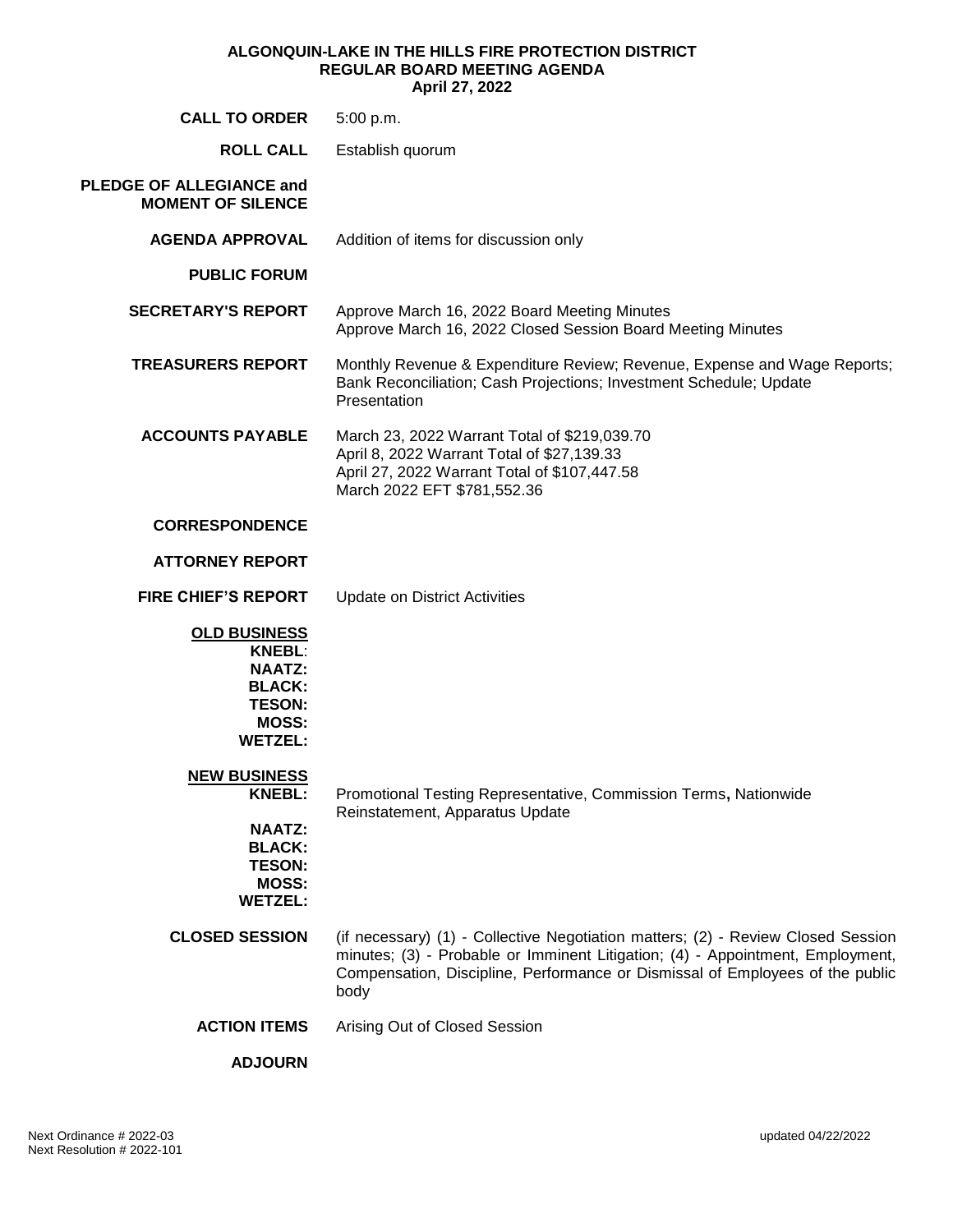# ALGONQUIN-LAKE IN THE HILLS FIRE PROTECTION DISTRICT

1020 West Algonquin Road Lake in the Hills. IL 60156 847.658.8233 | fax 847.854.2609 WWW.ALFPD.ORG



**Board of Trustees Regular Meeting Minutes of March 16, 2022** Training Room, 1020 West Algonquin Road Lake in the Hills, IL 60156

**Call to Order.** President Naatz called the meeting to order at 5:00 p.m.

**Roll Call.** Roll call was taken with the following results. Present: Trustee/President Naatz, Trustee/Secretary Teson, Trustee Black, Trustee Moss. Others Present: Chief Kern and Attorney Joe Miller.

**Pledge of Allegiance/Moment of Silence.** President Naatz led all present in the Pledge of Allegiance. President Naatz asked all attending for a moment of silence for fire service personnel who lost their lives in the line of duty since the last meeting on February 23, 2022.

**Agenda Approval.** Agenda approved as presented.

**Special Presentation.** Swearing in Ceremony – Board of Trustee Member Mike Wetzel

**Trustee Elections.** With the addition of Mike Wetzel to the Board of Trustees, the positions of the board need to be elected.

- a. Motion by Trustee Teson, Seconded by Trustee Moss, to nominate Rick Naatz as President of the Board of Trustees. No discussion. Voice Vote: 5 Yes (Black, Moss, Naatz, Teson, Wetzel), 0 No, 0 Absent.
- b. Motion by President Naatz, Seconded by Trustee Black, to nominate Charlie Teson as Secretary of the Board of Trustees. No discussion. Voice Vote: 5 Yes (Black, Moss, Naatz, Teson, Wetzel), 0 No, 0 Absent.
- c. Motion by President Naatz, Seconded by Trustee Teson, to nominate Don Black as Treasurer of the Board of Trustees. No discussion. Voice Vote: 5 Yes (Black, Moss, Naatz, Teson, Wetzel), 0 No, 0 Absent.

**Public Forum.** No comments were offered.

# **Secretary's Report.**

a. Motion by Secretary Teson, seconded by Trustee Moss to approve the February 23, 2022, regular board meeting minutes. Voice Vote: 4 Yes (Black, Moss, Naatz, Teson), 0 No, 0 Absent, 1 Abstain (Wetzel).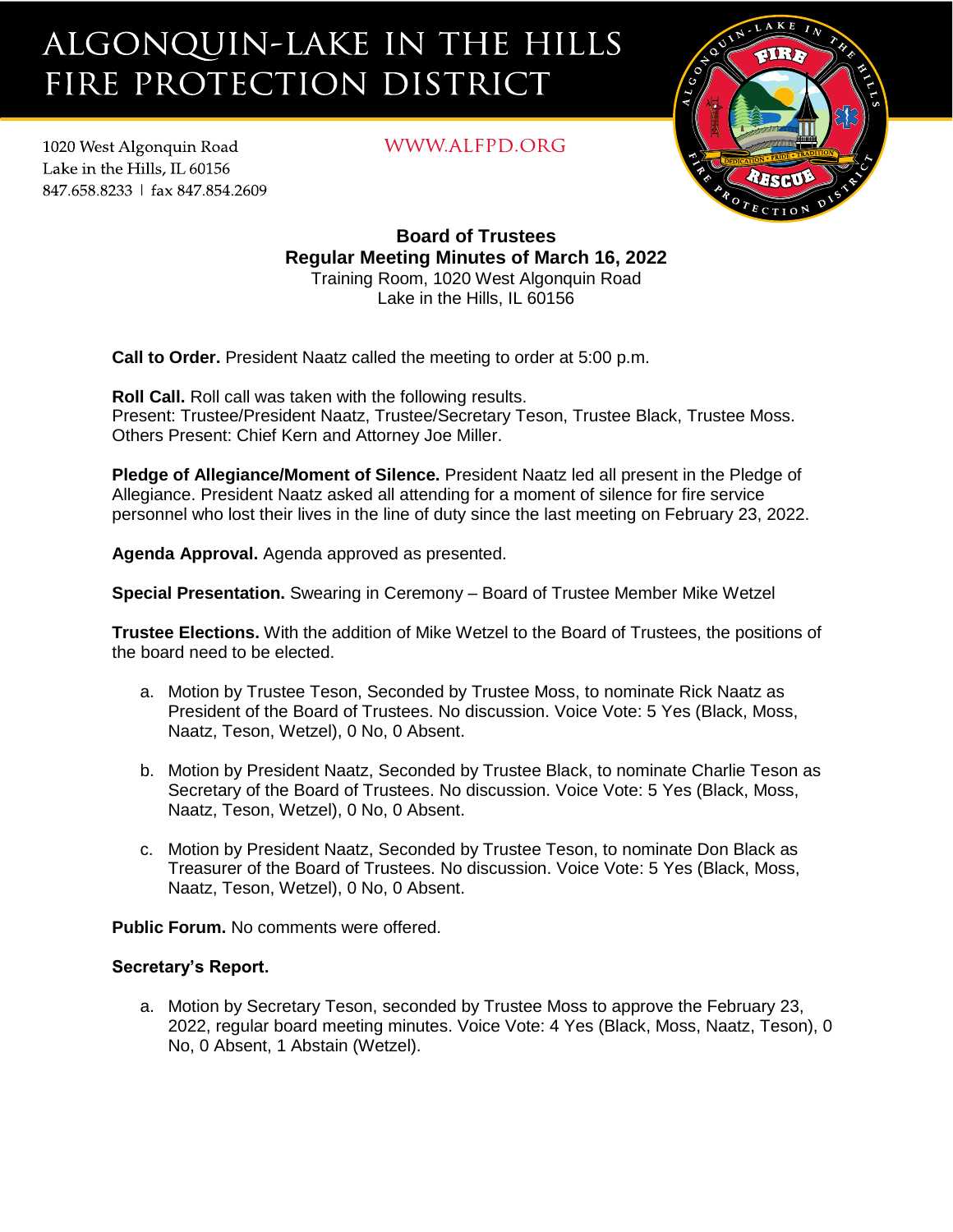b. Motion by Secretary Teson, seconded by President Naatz to approve the February 23, 2022, closed session board meeting minutes. Voice Vote: 4 Yes (Black, Moss, Naatz, Teson), 0 No, 0 Absent, 1 Abstain (Wetzel).

# **Treasurer's Report.**

a. Motion by Treasurer Black, seconded by President Naatz, to approve the Monthly Revenue and Expenditures Review; Revenue, Expense and Wage Reports; Bank Reconciliation; Cash Projections; and Investment Schedule. No further discussion. Roll Call vote: 5 Yes (Black, Moss, Naatz, Teson, Wetzel), 0 No, 0 Absent. Reports approved.

# **Accounts Payable.**

- a. Motion by Treasurer Black, seconded by Trustee Teson, to approve payment of March 10, 2022, warrant totaling \$81,201.58. No discussion. Roll Call vote: 5 Yes (Black, Moss, Naatz, Teson, Wetzel), 0 No, 0 Absent. Payment approved.
- b. Motion by Treasurer Black, seconded by President Naatz, to approve Electronic Funds Transfer for February 2022 totaling \$573,011.64. No discussion. Roll Call vote: 5 Yes (Black, Moss, Naatz, Teson, Wetzel), 0 No, 0 Absent. Payment approved.

**Correspondence.** Thank you from Barrington Countryside Fire Protection District and Bartlett Fire Protection District for assistance in multiple fires.

# **Attorneys' Report.** None.

# **Fire Chief's Report.**

a. Chief Kern updated the Board of Trustees on District Activities

# **Old Business.** None

# **New Business.**

• Ready Rebound Renewal: The District has been utilizing the benefit of Ready Rebound (Tactical Athlete) for the past two years. This program provides a network of orthopedic doctors and physical therapists to current, retired, and immediate family members access to their program. The purpose of the program is to provide top doctors in their area of expertise and help navigate the red tape of workers compensation. The program is designed for use involving on and off duty injuries.

The cost is as follows: Year One: \$12,925.00, Year Two: \$12,925.00, Year Three: \$13,248.36. The year one and year two cost is the same as we currently pay.

Motion by President Naatz, seconded by Trustee Moss, to allow the Fire Chief to complete the three-year contract with Ready Rebound. No discussion. Roll call vote: 5 Yes (Black, Moss, Naatz, Teson, Wetzel), 0 No, 0 Absent